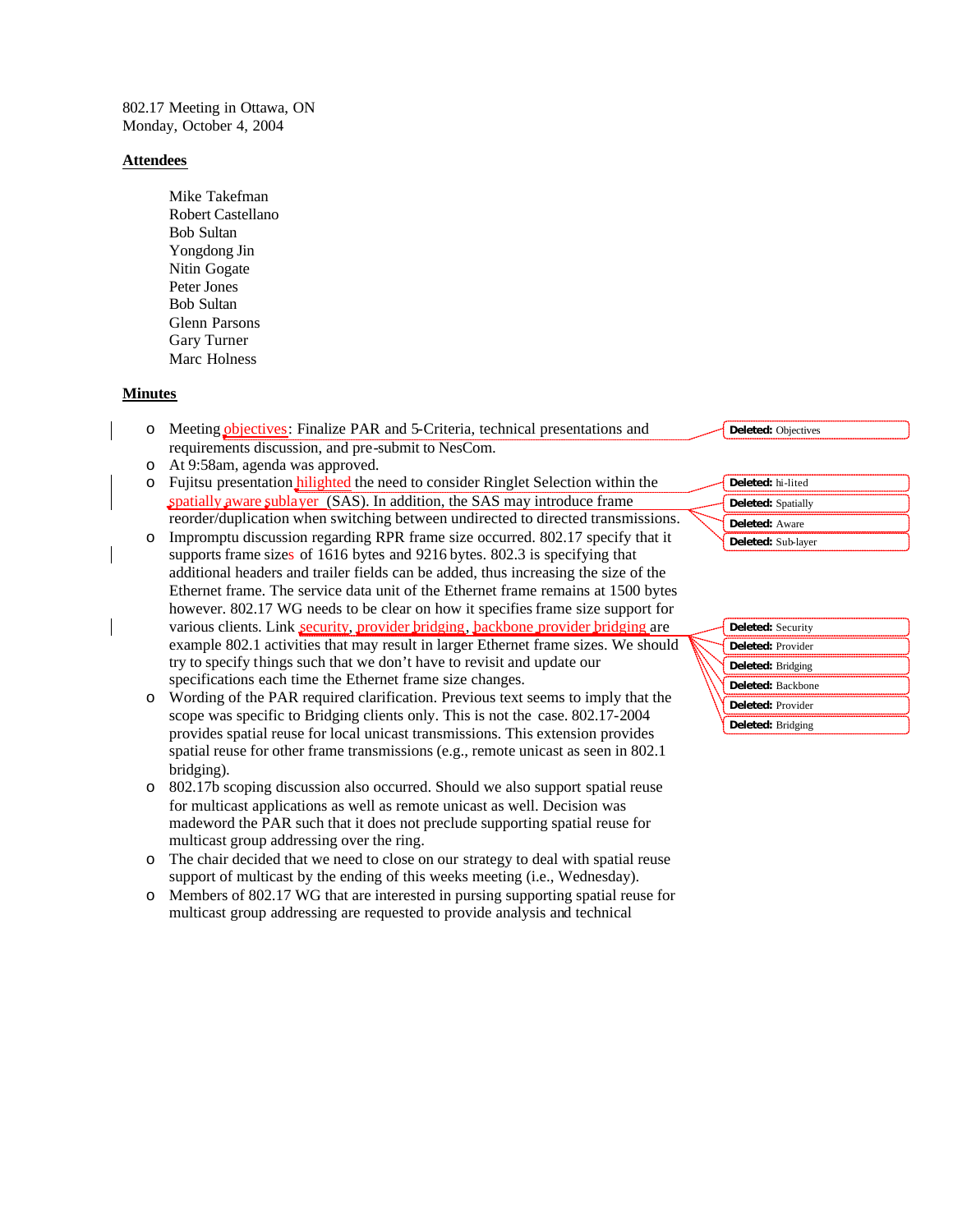direction. We need to see if considering this feature extension will conflict with agreed upon Objectives (e.g., conformance with 802.1 FDB operations, time-tomarket schedule, etc.). This needs to be closed by the November Plenary meeting.

o Discussion took place regarding voting within 802.17b. Should we move to one company per vote, or the individual vote?

802.17 Meeting in Ottawa, ON Tuesday, October 5, 2004

### **Minutes**

 $\overline{\phantom{a}}$ 

 $\mathbf{I}$ 

| Agenda agreed upon.                                                              |                                                                                                                                                                                                                                                                                                                                                                                                                                                                                                                                                                                                                                                                                                                                                    |
|----------------------------------------------------------------------------------|----------------------------------------------------------------------------------------------------------------------------------------------------------------------------------------------------------------------------------------------------------------------------------------------------------------------------------------------------------------------------------------------------------------------------------------------------------------------------------------------------------------------------------------------------------------------------------------------------------------------------------------------------------------------------------------------------------------------------------------------------|
| These may be issues that need to be resolved relating to how the secondary MAC   | Deleted: Secondary                                                                                                                                                                                                                                                                                                                                                                                                                                                                                                                                                                                                                                                                                                                                 |
| address feature in 802.17-2004 would interact with the SAS data base operations. |                                                                                                                                                                                                                                                                                                                                                                                                                                                                                                                                                                                                                                                                                                                                                    |
| Need to consider service primitive operations.                                   |                                                                                                                                                                                                                                                                                                                                                                                                                                                                                                                                                                                                                                                                                                                                                    |
| How does the SAS DB know if the client destination address is local or remote?   |                                                                                                                                                                                                                                                                                                                                                                                                                                                                                                                                                                                                                                                                                                                                                    |
| May need to look in to the topology database somehow. Need to specify.           | Deleted: Topology                                                                                                                                                                                                                                                                                                                                                                                                                                                                                                                                                                                                                                                                                                                                  |
|                                                                                  |                                                                                                                                                                                                                                                                                                                                                                                                                                                                                                                                                                                                                                                                                                                                                    |
| sa_extended and da_extended into the sa and da parameters (respectively).        |                                                                                                                                                                                                                                                                                                                                                                                                                                                                                                                                                                                                                                                                                                                                                    |
| There may a general problem with the 802.17-2004 specification concerning how    |                                                                                                                                                                                                                                                                                                                                                                                                                                                                                                                                                                                                                                                                                                                                                    |
| the sa_extended and da_extended parameters get mapped to the MAC client.         |                                                                                                                                                                                                                                                                                                                                                                                                                                                                                                                                                                                                                                                                                                                                                    |
| Need to consider possible amendments to 802.17 spec.                             |                                                                                                                                                                                                                                                                                                                                                                                                                                                                                                                                                                                                                                                                                                                                                    |
| We may need to consider supporting an option where the SAS DB does and does      |                                                                                                                                                                                                                                                                                                                                                                                                                                                                                                                                                                                                                                                                                                                                                    |
| not learn VIDs.                                                                  |                                                                                                                                                                                                                                                                                                                                                                                                                                                                                                                                                                                                                                                                                                                                                    |
| There are 3 ways in which we can support SAS interworking.                       |                                                                                                                                                                                                                                                                                                                                                                                                                                                                                                                                                                                                                                                                                                                                                    |
| 1. Use of the rprGroupAddress                                                    |                                                                                                                                                                                                                                                                                                                                                                                                                                                                                                                                                                                                                                                                                                                                                    |
| 2. Use of Topology Discovery attributes to indicates SAS capable RPR             |                                                                                                                                                                                                                                                                                                                                                                                                                                                                                                                                                                                                                                                                                                                                                    |
| stations                                                                         |                                                                                                                                                                                                                                                                                                                                                                                                                                                                                                                                                                                                                                                                                                                                                    |
| 3. Use of explicit bit in RPR <b>header</b> to indicate SAS capable RPR station. | Deleted: Header                                                                                                                                                                                                                                                                                                                                                                                                                                                                                                                                                                                                                                                                                                                                    |
| Marc Holness actioned with tightening up the reception rules when the            |                                                                                                                                                                                                                                                                                                                                                                                                                                                                                                                                                                                                                                                                                                                                                    |
| rprGroupAddress is used. For example, what happens when a (basic) bridge or      | Deleted: Bridge                                                                                                                                                                                                                                                                                                                                                                                                                                                                                                                                                                                                                                                                                                                                    |
| host/router receive this reserved group address.                                 |                                                                                                                                                                                                                                                                                                                                                                                                                                                                                                                                                                                                                                                                                                                                                    |
|                                                                                  |                                                                                                                                                                                                                                                                                                                                                                                                                                                                                                                                                                                                                                                                                                                                                    |
| where topology discovery is used to distribute a SAS attribute.                  | Deleted: Topology                                                                                                                                                                                                                                                                                                                                                                                                                                                                                                                                                                                                                                                                                                                                  |
|                                                                                  | Deleted: Discovery                                                                                                                                                                                                                                                                                                                                                                                                                                                                                                                                                                                                                                                                                                                                 |
|                                                                                  |                                                                                                                                                                                                                                                                                                                                                                                                                                                                                                                                                                                                                                                                                                                                                    |
|                                                                                  |                                                                                                                                                                                                                                                                                                                                                                                                                                                                                                                                                                                                                                                                                                                                                    |
|                                                                                  |                                                                                                                                                                                                                                                                                                                                                                                                                                                                                                                                                                                                                                                                                                                                                    |
| between SAS capable and SAS non-capable RPR stations.                            |                                                                                                                                                                                                                                                                                                                                                                                                                                                                                                                                                                                                                                                                                                                                                    |
|                                                                                  | Deleted: Ringlet                                                                                                                                                                                                                                                                                                                                                                                                                                                                                                                                                                                                                                                                                                                                   |
|                                                                                  | Deleted: Selection                                                                                                                                                                                                                                                                                                                                                                                                                                                                                                                                                                                                                                                                                                                                 |
|                                                                                  | Deleted: R                                                                                                                                                                                                                                                                                                                                                                                                                                                                                                                                                                                                                                                                                                                                         |
|                                                                                  |                                                                                                                                                                                                                                                                                                                                                                                                                                                                                                                                                                                                                                                                                                                                                    |
|                                                                                  | When the SAS receives an indication service primitive, it may need to move the<br>Peter Jones actioned with providing analysis and pulling together a chart package<br>Robert Castellano actioned with providing analysis and pulling together a chart<br>package where a reserved bit in the RPR header is used to indicate SAS capable<br><b>RPR</b> station.<br>Discussion took place to determine level of spatial reuse we should pursue<br>SAS may require ringlet selection entity. This is primarily due to the fact that the<br>SAS now can explicitly transition from undirected to directed transmissions over<br>the ring. The SAS ringlet selection rule may be as simple as stating that no re-<br>order or duplication is a result. |

o It is not clear the level of detail is required when specifying re -order and duplication rules within the SAS.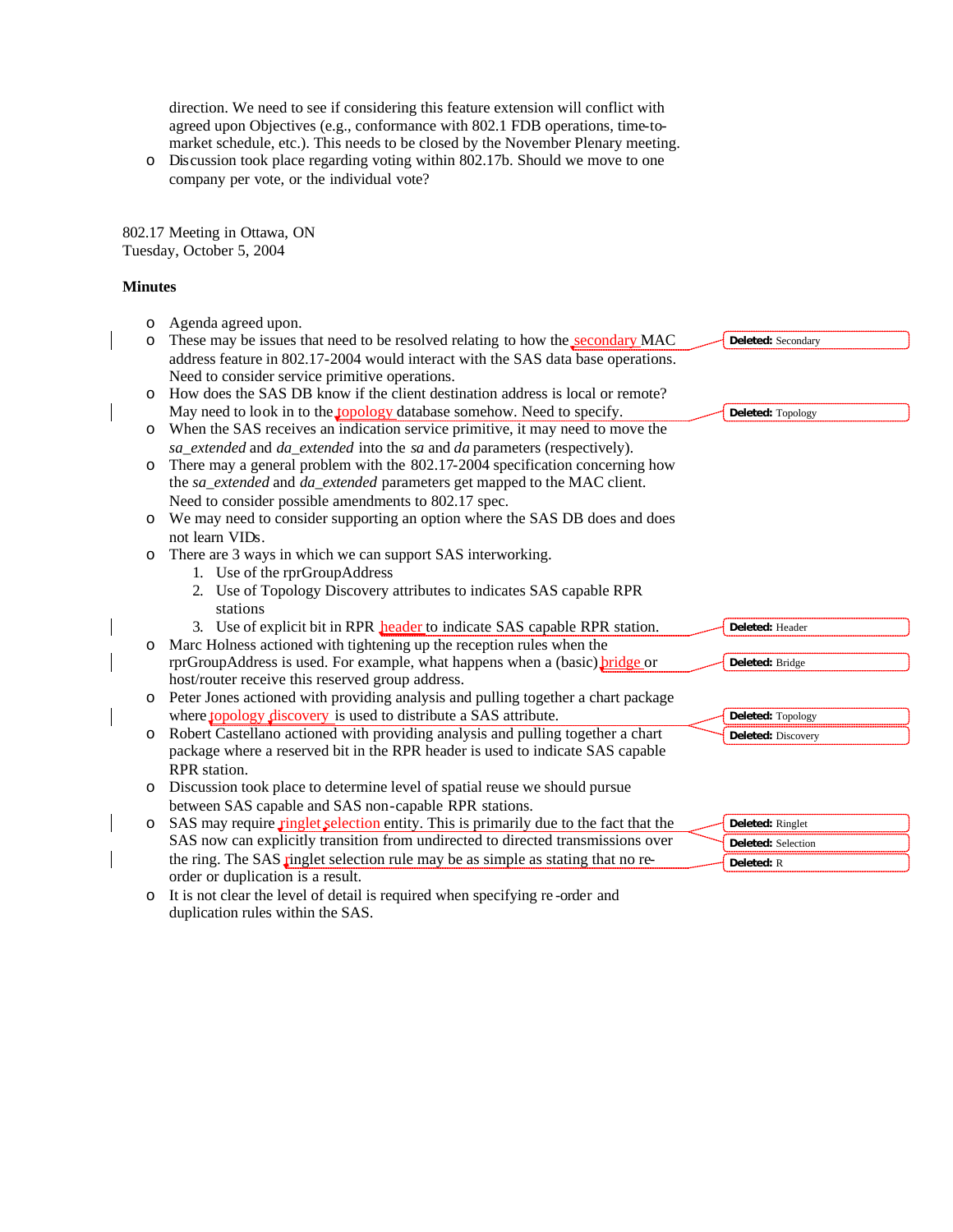| $\circ$ |         | Abstract rules need to be specified for ringlet selection algorithm in SAS. Do we           | Deleted: Ringlet         |
|---------|---------|---------------------------------------------------------------------------------------------|--------------------------|
|         |         | need to do more than that to support strict mode?                                           | Deleted: Selection       |
|         |         |                                                                                             | Deleted: Strict          |
| O       |         | <b>Actions</b> (next steps)                                                                 | Deleted: Mode            |
|         |         | <b>Nitin Gogate</b> - Provide a the list of (abstract) rules required by the <b>ringlet</b> | Deleted: Next            |
|         | $\circ$ | selection entity in the SAS that will adhere to re-order prevention and                     | Deleted: Steps           |
|         |         | duplication prevention of strict ordered frames. Define what needs to be                    | Deleted: Ringlet         |
|         |         | done for relaxed frames. Define what would be the interactions between                      | Deleted: Selection       |
|         |         | the ringlet selection entity in SAS and that in the RPR MAC.                                | Deleted: Ringlet         |
|         | $\circ$ | Nitin Gogate - Provide analysis on "intelligent" pruning of SAS DB when                     | Deleted: Selection       |
|         |         | a protection/topology event occurs on the ring. NOTE: The mandatory                         |                          |
|         |         | behavior could be to flush the entire SAS DB upon detection of ring                         |                          |
|         |         | topology/protection event. Optional specifications may outline more                         |                          |
|         |         | optimal pruning techniques. Another option to consider is to have the SAS                   |                          |
|         |         | stop doing anything until station management comes back as says start                       |                          |
|         |         | again.                                                                                      |                          |
|         | $\circ$ | Peter Jones - Provide analysis on how topology discovery attributes can                     |                          |
|         |         | be used to support SAS interworking procedures.                                             |                          |
|         | $\circ$ | Robert Castellano - Provide analysis on how utilization of the reserved                     |                          |
|         |         | bits in the RPR header can be used to support SAS interworking<br>procedures.               |                          |
|         | $\circ$ | Marc Holness - Provide analysis to show if there are any undesirable side.                  | Deleted: -               |
|         |         | effects if an 802.1 bridge client or host/router of the RPR MAC                             |                          |
|         |         | inadvertently receives a frame where the destination address is the                         |                          |
|         |         | <i>xprGroupAddress</i> . Need to consider 802.17-2004 MAC and amended                       | Deleted: rprGroupAddress |
|         |         | 802.17b MAC.                                                                                |                          |
|         | $\circ$ | Peter Jones - Provide an analysis to determine the interactions between                     |                          |
|         |         | the secondary address feature found in 802.17-2004 and the SAS                              |                          |
|         |         | operations.                                                                                 |                          |
|         | $\circ$ | Peter Jones - Clean up the specification regarding how service indication                   |                          |
|         |         | primitives are handled by the MAC (and sublayers) prior to dispatch to the                  |                          |
|         |         | MAC client. There may be an impact on existing 802.17-2004                                  |                          |
|         |         | specifications and even 802.17a specifications. Specifically, the                           |                          |
|         |         | handling/translations of the sa_extended and da_extended, sa, and da                        |                          |
|         |         | parameters. Talk with John Lemon when closing this one.                                     |                          |
|         | O       | Mike Takefman - Finalize PAR and 5-Criteria with 802.17b SG.                                |                          |
|         | $\circ$ | Bob Sultan - Need to come up with a document outline for the 802.17b<br>draft.              |                          |
|         | O       | Need to solicit an editor. (editors are easy to identify, harder to                         | Deleted: identify        |
|         |         | volunteer $(:).$                                                                            |                          |
|         | O       | Schedule 1 conference call prior to the November meeting.                                   |                          |
|         |         |                                                                                             |                          |

802.17 Meeting in Ottawa, ON